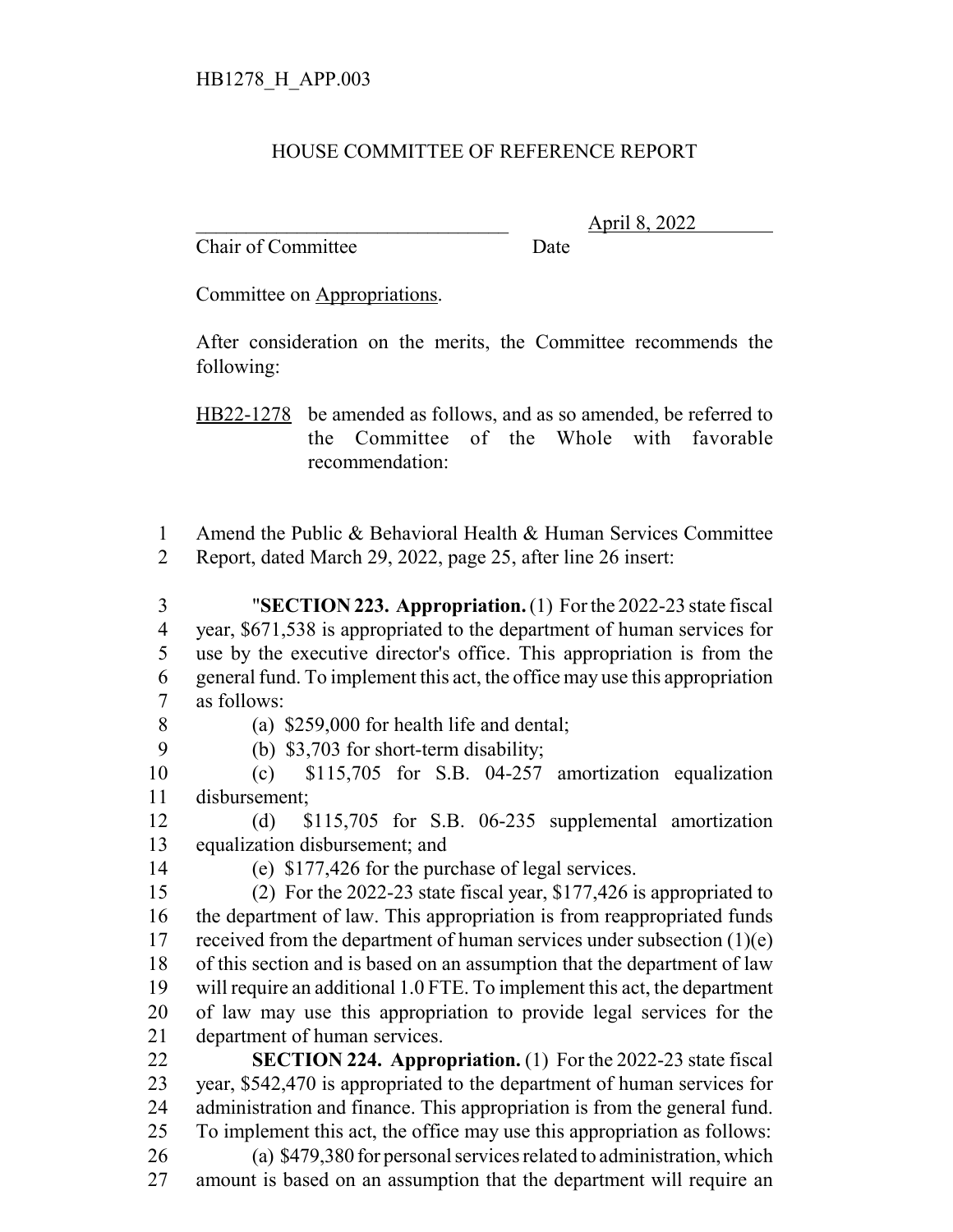additional 4.5 FTE; and

(b) \$63,090 for operating expenses related to administration.

 **SECTION 225. Appropriation.** For the 2022-23 state fiscal year, \$2,495,231 is appropriated to the department of human services for use by the behavioral health administration. This appropriation is from the general fund and is based on an assumption that the administration will require an additional 21.4 FTE. To implement this act, the administration may use this appropriation for program administration related to community behavioral health administration.

 **SECTION 226. Appropriation - adjustments to 2022 long bill.** (1) To implement this act, appropriations made in the annual general appropriation act for the 2022-23 state fiscal year to the department of human services are adjusted as follows:

 (a) The general fund appropriation for use by the behavioral health administration for prevention programs is decreased by \$37,565;

 (b) The general fund appropriation for use by the behavioral health administration for community prevention and treatment programs is decreased by \$10,546;

 (c) The cash funds appropriation from the marijuana tax cash fund created in section 36-28.8-501 (1), C.R.S., for use by the behavioral health administration for community prevention and treatment programs is decreased by \$498,550; and

 (d) The cash funds appropriation from the marijuana tax cash fund created in section 36-28.8-501 (1), C.R.S., for use by the behavioral health administration for community behavioral health administration program administration is decreased by \$91,947, and the related FTE is decreased by 11.2 FTE.

 (2) For the 2022-23 state fiscal year, \$638,518 is appropriated to the department of public health and environment for use by the prevention services division. This appropriation consists of \$48,021 from the general fund and \$590,497 from the marijuana tax cash fund created in section 36-28.8-501 (1), C.R.S., and is based on an assumption that the division will require an additional 11.2 FTE. To implement this act, the division may use this appropriation for prevention programming.

 (3) For the 2022-23 state fiscal year, \$8,181,248 is appropriated to the department of public health and environment for use by the prevention services division. This appropriation is from reappropriated funds that originated as federal substance abuse prevention and treatment block grant funds reflected in multiple line items in the department of human services. To implement this act, the division may use this appropriation for prevention programming. This figure is subject to the "(I)" notation as defined in the annual general appropriation act for the same fiscal year.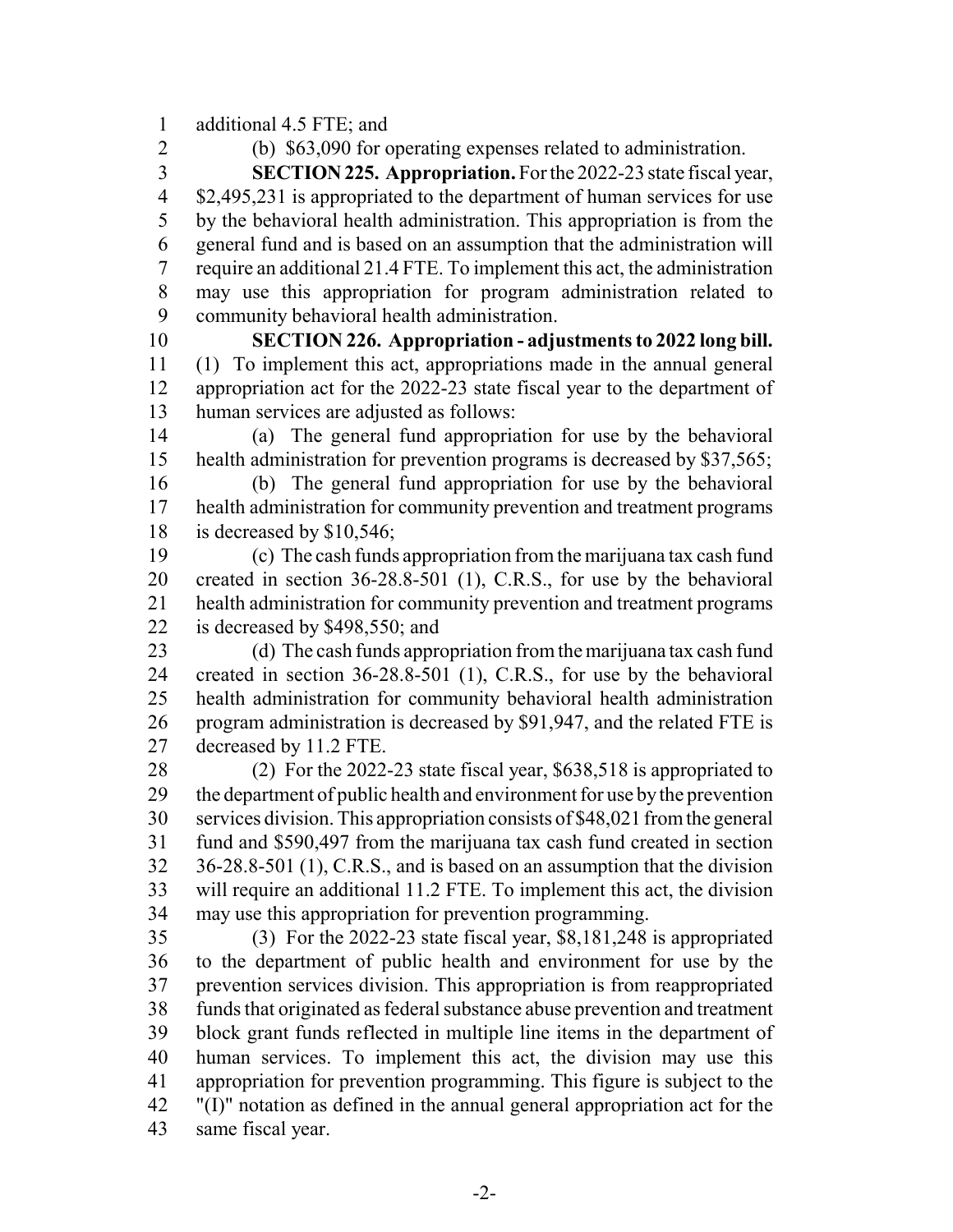**SECTION 227. Appropriation.** For the 2022-23 state fiscal year, \$11,846 is appropriated to the department of public health and environment for use by administration and support. This appropriation is from the general fund and is based on an assumption that the department will require an additional 0.2 FTE. To implement this act, the department may use this appropriation for personal services related to administration.

 **SECTION 228. Appropriation - adjustments to 2022 long bill.** To implement this act, the general fund appropriation made in the annual general appropriation act for the 2022-23 state fiscal year to the department of public health and environment for use by the health facilities and emergency medical services division for behavioral health entity licensing is decreased by \$36,033, and the related FTE is decreased by 0.4 FTE.

 **SECTION 229. Appropriation.** (1) For the 2022-23 state fiscal year, \$246,399 is appropriated to the department of health care policy and financing for use by the executive director's office. This appropriation is from the general fund. To implement this act, the office may use this appropriation as follows:

 (a) \$227,524 for personal services, which amount is based on an assumption that the office will require an additional 4.5 FTE; and

(b) \$18,875 for operating expenses.

 (2) For the 2022-23 state fiscal year, the general assembly anticipates that the department of health care policy and financing will receive \$246,399 in federal funds to implement this act, which amount is subject to the "(I)" notation as defined in the annual general appropriation act for the same fiscal year. The appropriation in subsection (1) of this section is based on the assumption that the department will receive this amount of federal funds to be used as follows:

(a) \$227,524 for personal services; and

(b) \$18,875 for operating expenses.

 **SECTION 230. Appropriation.** (1) For the 2022-23 state fiscal year, \$142,766 is appropriated to the department of regulatory agencies for use by the division of insurance. This appropriation is from the division of insurance cash fund created in section 10-1-103 (3), C.R.S. To implement this act, the division may use this appropriation as follows:

- (a) \$127,666 for personal services, which amount is based on an assumption that the division will require an additional 2.0 FTE;
- (b) \$15,100 for operating expenses.".

Renumber succeeding section accordingly.

Page 25 of the committee report, after line 29 insert "Page 1 of the bill,

line 102, strike "**ADMINISTRATION.**" and substitute "**ADMINISTRATION,**